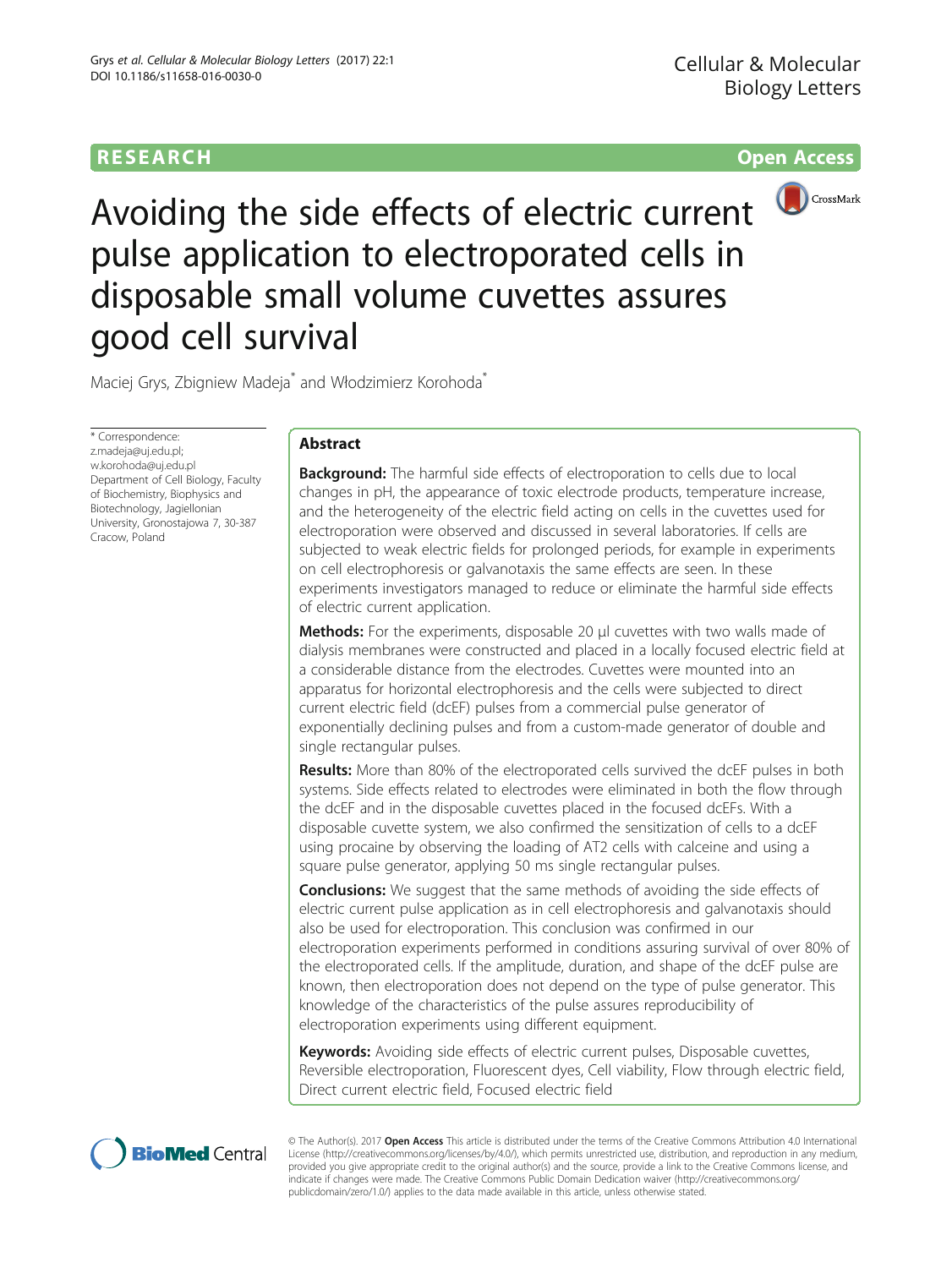## Background

Cell electroporation is used in many research laboratories and clinics  $[1-4]$  $[1-4]$  $[1-4]$  $[1-4]$  $[1-4]$ . Reversible electroporation is applied to introduce into cells substances which do not normally pass through cell membranes such as fluorescent dyes, peptides, RNA, antigens and genes [[5](#page-11-0)–[7\]](#page-11-0). In medicine, reversible and irreversible electroporation of cells and tissues is applied for drug delivery and tumor ablation [[8](#page-11-0)–[18](#page-11-0)].

We previously published a description of a modification of the method for electroporation. It was based on cell suspension flowing through a localized, focused, direct current electric field (dcEF). We observed that cells are sensitized to the pulsed dcEF when preincubated with presence of cationic dyes and local cationic anesthetics (e.g., lidocaine or procaine). This method has proven useful in experiments when electroporation of a large volume of cell suspension (more than 1 ml) is required and for quantitative research concerning the efficiency of cell electroporation and cell survival [\[17](#page-11-0)–[21](#page-11-0)]. However, often only small samples of cell suspension (less than 100 μl) and only small amounts of substances introduced into cells are available for experiments. In particular, the amounts of RNA, DNA or antibodies introduced into cells are generally very limited [[22](#page-11-0)–[26](#page-11-0)].

Our goal was to develop a method for the preparation of disposable, simple electroporation cuvettes which can be easily inserted into commercial apparatus for horizontal electrophoresis. The construction of cuvettes and their placement in focused dcEFs was intended to avoid the dcEF pulse application side effect that commonly occur when commercially available cuvettes are used, and thus to ensure higher levels of survival of reversibly electroporated cells.

## Methods

## Chemicals

Reagents were obtained from the following suppliers: 9-aminoacridine (9-AAA), ethidium bromide, diacetate fluorescein, Alexa Fluor 488 Phalloidin, gentamicin, calcein, Lucifer yellow, phenol red; toluidine blue, lidocaine HCl, procaine HCl, tetracaine HCl and trypsin-EDTA from Sigma; fetal bovine serum (FBS) from Gibco, Invitrogen; carboxyfluorescein from Fluka-biochemist; culture medium RPMI 1640 with L-glutamine from Lonza; NaCl and sucrose from Merck; and phosphate-buffered saline (PBS) without calcium and magnesium ions and with calcium and magnesium ions from Biomed.

## Cells

Experiments were carried out on the well-characterized AT-2 rat prostate cancer cell line. Cells were grown in  $25$ -cm<sup>2</sup> Sarstedt flasks as described previously. For some of the experiments, normal human skin fibroblasts (HSF) were used [[20, 27](#page-11-0)].

Before electroporation, the cells were washed in  $Ca^{2+}$ - and  $Mg^{2+}$ -free PBS via centrifugation, then suspended in an electroporation solution. The electroporation solution was 9.5% sucrose and PBS with  $Ca^{2+}$  and  $Mg^{2+}$  at a ratio of 19:1, unless stated otherwise.

In the sensitization experiments, cells were incubated in an electroporation solution containing 10 mM procaine HCl for 10 min. Following incubation, the cells were centrifuged for a second time and re-suspended in the electroporation solution. The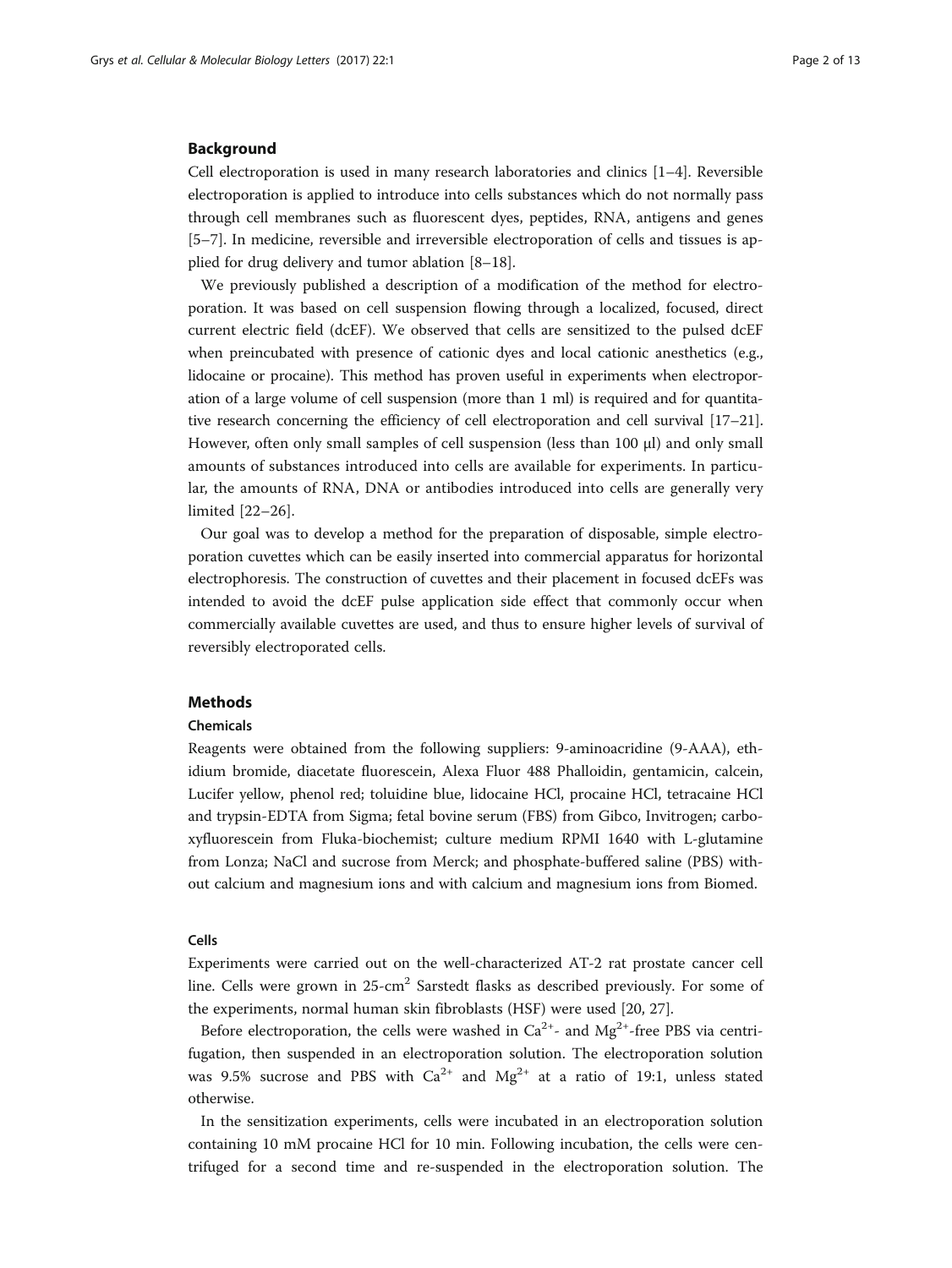efficiencies of RE or IRE as a function of the dcEFs were determined after transfer of cells to anesthetic-free and fluorescent dye-free media.

## Cell viability examination

Electroporation was carried out in a solution containing calcein, carboxyfluorescein or Lucifer yellow. The effectiveness of the method was established by scoring the number of fluorescent cells 15–30 min after electroporation.

A fluorescent viability test using fluorescein diacetate (FDA) and ethidium bromide (EtBr) was used to determine the number of live cells [[20, 28](#page-11-0)–[30\]](#page-11-0). During the electroporation procedure, the electroporated cells remained in the electroporation medium with or without added substances for no more than one hour. The cells were then transferred either to PBS or to the cell culture medium for examination under a fluorescence microscope. In each experiment 1250 to 2250 cells were examined under a Jenavert epi-fluorescent microscope (Carl Zeiss Jena) to determine the effect of the dcEFs for the desired exposure time. That meant that at least 250 cells were observed to determine the position of one point in the data plot.

Green fluorescent cells were counted as living and red fluorescent cells as dead with the FDA/ethidium bromide iodide test. Cells that showed uptake of calcein, carboxyfluorescein or Lucifer yellow were counted as reversibly electroporated, while cells that were not fluorescent were counted as not reversibly electroporated.

## Cell electroporation system

The experiments were carried out with the system shown in Fig. [1.](#page-3-0) It consists of a standard apparatus for horizontal electrophoresis (EP 1201-1EA, Sigma-Aldrich), a dcEF pulse generator (Gene Pulser II, BioRad) or a custom-made double pulse generator, power supply cords, exchangable plexiglass cuvettes with walls made of dialysis membrane, a plexiglass barrier (3 mm thick) with an orifice for placing the electroporation cuvettes, and probe electrodes situated at two sides of the barrier and connected to a voltmeter (Multimeter G-1004.500, RTF). The disposable cuvettes inserted into the barrier had a volume of 20 μl and a depth across of 1 mm (Fig. [1\)](#page-3-0).

The cell suspension was introduced into the cuvettes from above. The electroporation cuvette placed in the barrier was immersed in the same electroporation buffer in which cells were suspended.

The electric field was focused across the cuvette containing the cell suspension and measured in each series of experiments. Depending on the buffer solution and its volume, the dcEF across the cuvette was 50 to 60% of the voltage applied to the electrodes of the apparatus. The duration of cell suspension exposure to high dcEFs was set on the Gene Pulser II or single and double pulse generator, and the shapes of the pulses were checked with an oscilloscope (Fig. [2](#page-4-0)).

## pH measurement

The pH measurements were conducted in experimental setup consisting of a standard horizontal electrophoresis apparatus and a strip of electrophoresis paper. Phenol red was added to the tested solution at a concentration of 10 mg/100 ml as a pH change indicator. This solution contains a pH indicator which helps in monitoring pH changes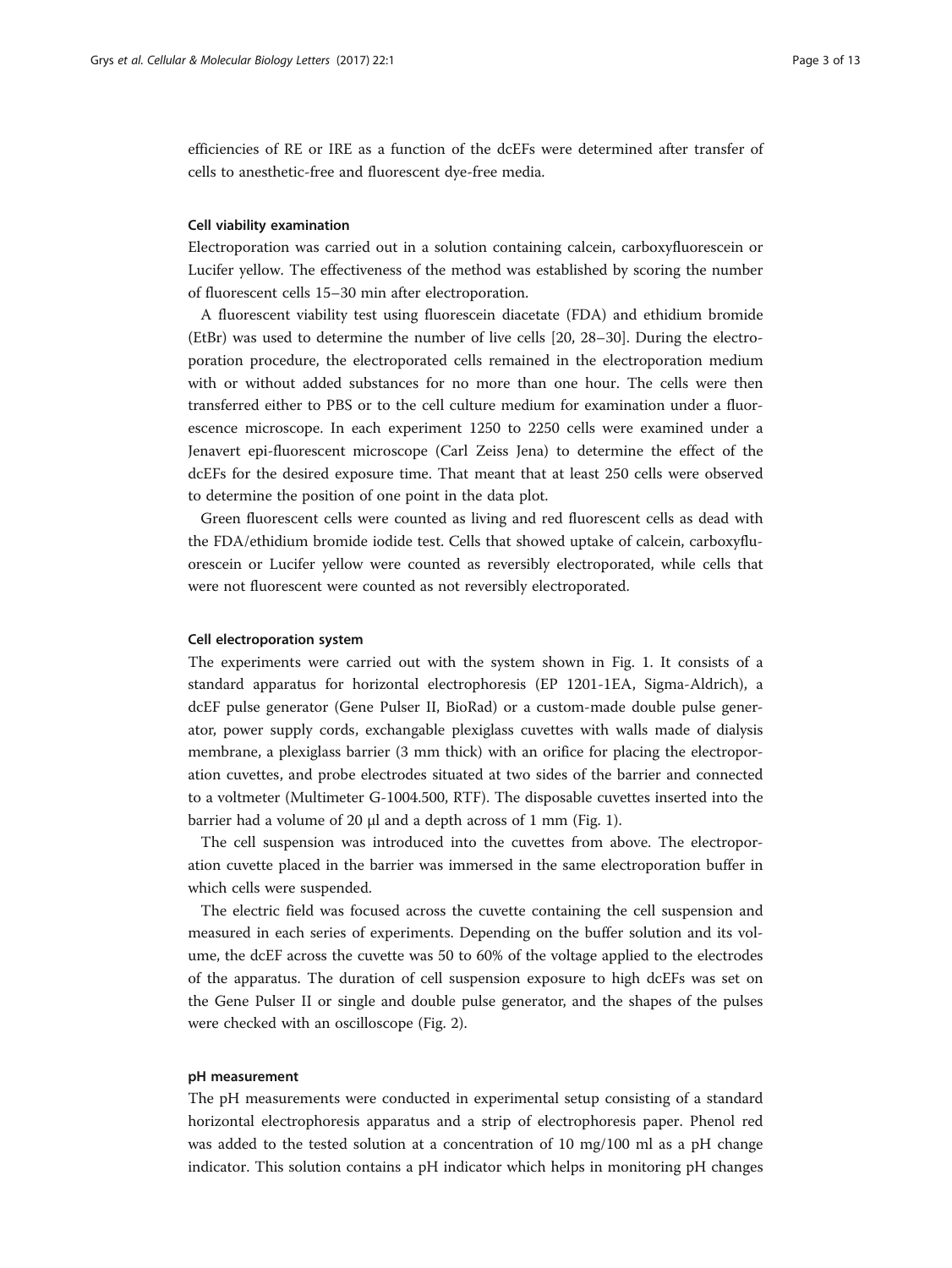<span id="page-3-0"></span>

in the electroporation medium during an electric field pulse. Its color exhibits a gradual transition from yellow to red over the pH range 6.8 to 8.2. Above pH 8.2, phenol red turns a bright pink (fuchsia) color.

Two electrode chambers in the apparatus were filled with different volumes of the tested solutions with phenol red and connected by a strip of paper which was earlier soaked in a given solution. The pH of each solution and the change in pH after 10 min of electric field generation were measured using a pH meter (pH-METR CP-511, Elmetron). The electric field was created between chambers by the direct current electric field generator connected to electrophoresis apparatus.

The change in pH in the electrode chambers in the electrophoresis apparatus was observed as the change in color of the phenol red. During the experiment, the current intensity was measured using a voltmeter (Multimeter G-1004.500, RFT). Photos of the solution color changes were also taken using the 13 MPx camera of a smartphone (HTC M9 Prime Camera Edition, HTC) before using the electric field (control photo), after 5 min and after 10 min.

## Statistical analysis

Statistical significance was determined using the non-parametric Mann-Whitney U-test with  $p < 0.01$  considered to indicate significant differences.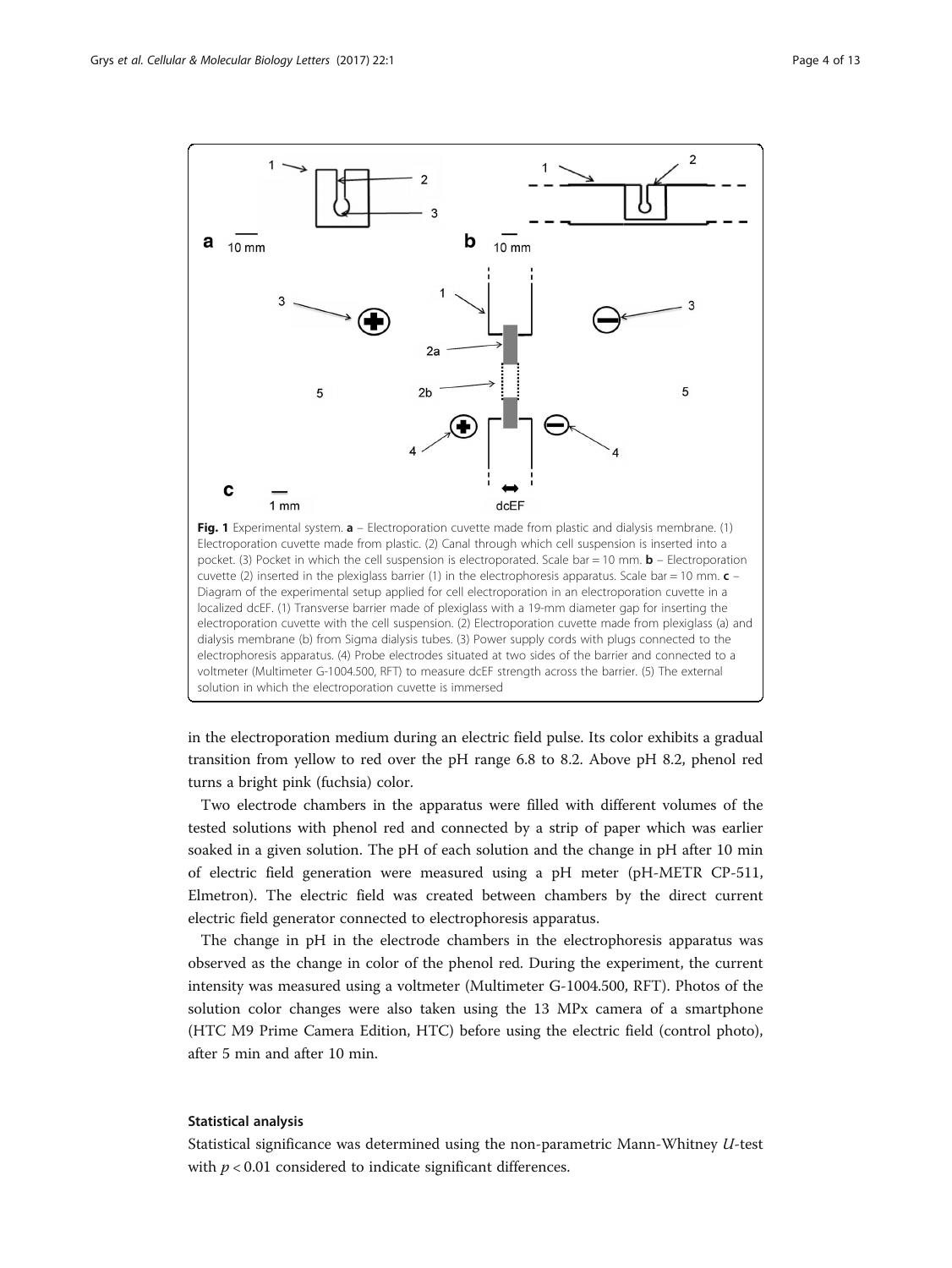<span id="page-4-0"></span>

# Results and discussion

## The principles of avoiding harmful side effects during electroporation

Electroporation methods for introducing substances that do not normally penetrate cell membranes into cells were developed in the 1970s and 80s and have since found wide application. They allow the effective introduction of proteins, DNA, RNA, fluorescent dyes and drugs into cells and tissues [[1](#page-10-0)–[4](#page-11-0)]. However, difficulties remain in obtaining reproducible results and preserving good cell viability during reversible electroporation. Recently published papers showed that electroporated cells die due to the many side effects associated with pulse dcEF application. Most of these harmful side effects can be avoided using a method based on the flow of cells through a locally focused electric field [[11](#page-11-0)].

With commercially available electroporation cuvettes, the curves for electroporation efficiency and cell viability intersect, dependent on the intensity (amplitude), duration or number of the electric dcEF pulses. The same phenomena are often observed when cell electroporation is performed on microchips [\[25](#page-11-0), [31](#page-11-0)–[33\]](#page-11-0). With cell flow through a focused electric field, these curves are separated and more than 80% of effectively electroporated cells survive. This is illustrated in Fig. 3.

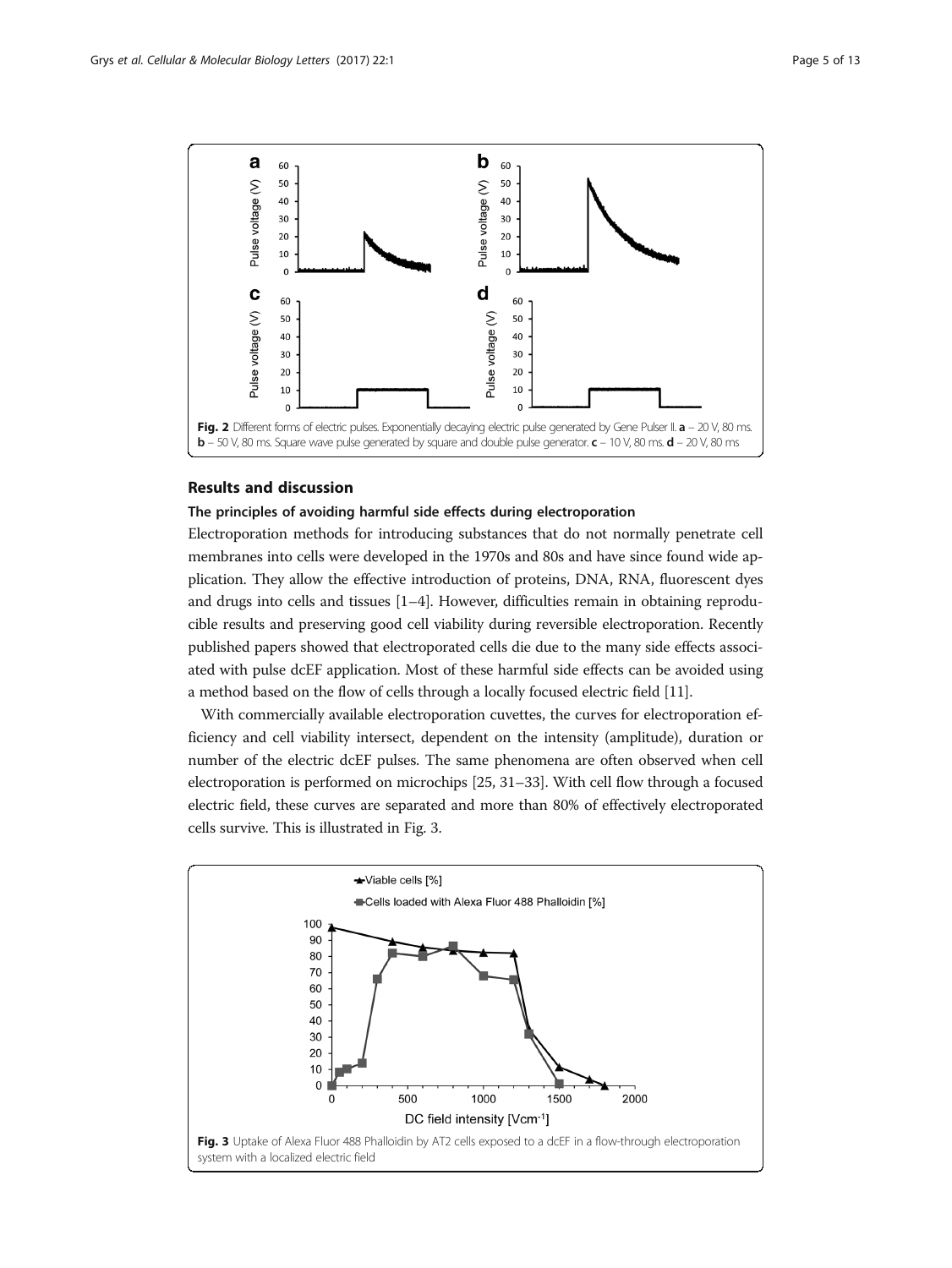<span id="page-5-0"></span>

When introducing DNA, RNA, proteins and drugs into cells, small volume electroporation cuvettes are used due to the limited availability of material and the small volume of available cell suspensions. Commercially available electroporation cuvettes typically have a volume of about 100 to 200 μl. If electrodes are in direct contact with the cell suspension, the side effects of dcEF action on cells and suspension fluids are not avoided. The experiments described here aimed to establish experimental conditions that avoid or reduce the side effects of cell electroporation when using small volume (20 μl) electroporation cuvettes.

Side effects with a significant impact on electroporated cells include:

- 1. Temperature changes associated with the Joule's heat produced by the electric current flowing through the solution
- 2. pH changes in the solution in which the electrodes used to apply dcEF pulses are immersed in
- 3. Changes in electric field strength over time and in the conductivity of the solution during pulse administration, accompanied by non-uniform distribution of the electric field in the electroporation cuvette, despite the constant voltage applied to the electrodes
- 4. The formation of substances that are toxic for cells at the electrodes

All these phenomena occur whenever the electrodes are immersed in the electrolyte remaining in direct contact with the cells. Thus, they occur not only during electroporation or electrofusion of cells when pulses of dcEFs are applied, but also during electrophoresis of cells and proteins or cell galvanotaxis. However, they occur more slowly, thus permitting electrochemical and physical analysis. The conclusions of such studies are directly relevant to research on cell electroporation, where the same phenomena occur very quickly and in small volumes of liquids. The use of very high voltage applied to electrodes placed close to the electroporated cells and immersed in the same solution as the cells increases the severity of such side effects.

In previous research on cell electrophoresis and galvanotaxis, the side effects of electricity applied to cells have been decreased and eliminated with the following precautions:

1. The heating of the solution during the flow of electric current has been decreased by lowering the conductivity of the solution and decreasing electrolyte concentration (maintaining a constant direct current electric field) or by removing heat to cooling jackets [[20](#page-11-0), [34,](#page-11-0) [35\]](#page-11-0).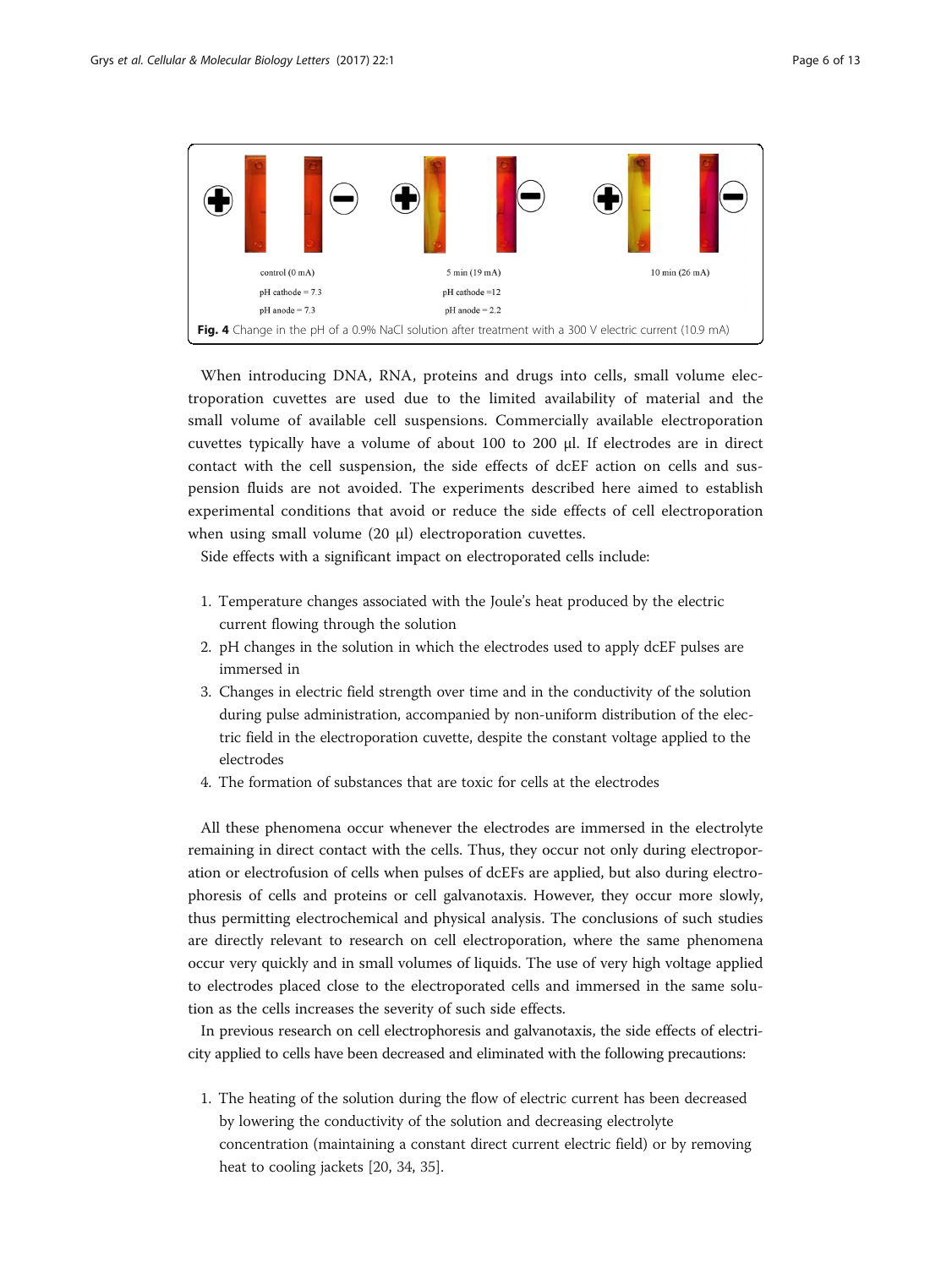| Volume of 0.9%<br>NaCl (ml) in the<br>electrode chamber | pH at a given time |                  |                 |                  |  |  |  |
|---------------------------------------------------------|--------------------|------------------|-----------------|------------------|--|--|--|
|                                                         | Cathode            |                  | Anode           |                  |  |  |  |
|                                                         | $0 \text{ min}$    | $10 \text{ min}$ | $0 \text{ min}$ | $10 \text{ min}$ |  |  |  |
| 15                                                      | 7.3                | 12               | 7.3             | 2.2              |  |  |  |
| 25                                                      | 7.3                | 11.3             | 7.3             | 2.7              |  |  |  |
| 50                                                      | 7.3                | 11.4             | 7.3             |                  |  |  |  |
| 100                                                     | 7.3                | 10.3             | 7.3             | 4                |  |  |  |

<span id="page-6-0"></span>Table 1 Change in the pH of a 0.9% NaCl solution after 10 min treatment with a 200 V electric current according to volume solution in electrode chamber (paper strip 20 mm)

The differences in Joule's heat production (the intensity of the electric current) does not influence the thresholds of cell response to the electric field [[20,](#page-11-0) [36,](#page-11-0) [37\]](#page-11-0). The reduction in thermal effects is important in all cell electroporation experiments [\[38,](#page-11-0) [39\]](#page-11-0). In the experimental system for electroporation described here, besides decreasing the conductivity of the cell suspension, the electroporation cuvettes are submerged in a large volume of solution through which no current or low density current flows, and thus in which heat production is negligible [\[20](#page-11-0)].

- 2. In systems for cell electrophoresis or galvanotaxis, the harmful side effects of toxic substances produced by the electrodes (metal ions, bubbles of gas, pH changes, etc.) are eliminated by placing electrodes at a distance from the cuvettes in which the cells are suspended and focusing the dcEF in these cuvettes. The application of reversible Ag/AgCl electrodes instead of platinum, aluminum or stainless steel electrodes also reduces the formation of toxic products. Another method to eliminate the effects of electrode products on cells is to place filters (agar bridges) between the cuvettes in which cells are observed and exposed to dcEFs and the electrode chambers [\[36](#page-11-0), [39](#page-11-0)–[41\]](#page-12-0).
- 3. During the application of an electric field to cells, changes in pH and conductivity occur in the solution despite the stability of the voltage applied to the electrodes. Even in systems with simple geometry such as rectangular cuvettes or a cylinder with constant cross-sections, one cannot specify the local electric field in a solution by dividing the voltage applied to the electrodes by the distance between electrodes [\[36](#page-11-0), [42\]](#page-12-0). When irreversible electrodes are used (e.g., stainless steel, platinum, aluminum), the distribution of the electric field changes over time due to polarization of the electrodes. As time passes, a voltage drop begins to occur at the electrodes and reduces the electric field within the cuvette. These processes can be observed in systems where such electrodes and solutions of low conductivity are used. These phenomena also take place in systems used for cell electroporation. Changes resulting from the polarization of electrodes can be prevented with reversible electrodes, such as Ag/AgCl electrodes, and/or by placing the cells in a

|                          | pH at a given time |                  |                 |                  |  |  |  |
|--------------------------|--------------------|------------------|-----------------|------------------|--|--|--|
| Solution                 | Cathode            |                  | Anode           |                  |  |  |  |
|                          | $0 \text{ min}$    | $10 \text{ min}$ | $0 \text{ min}$ | $10 \text{ min}$ |  |  |  |
| Łabanowski's solution    | 72                 | 72               | 72              | 72               |  |  |  |
| Electroporation solution | 7 R                | 7.4              | 73              | 6.5              |  |  |  |

| <b>Table 2</b> Change in the pH in different solutions after treatment with a 200 V electric current |  |  |  |  |  |
|------------------------------------------------------------------------------------------------------|--|--|--|--|--|
| (paper strip 2 mm)                                                                                   |  |  |  |  |  |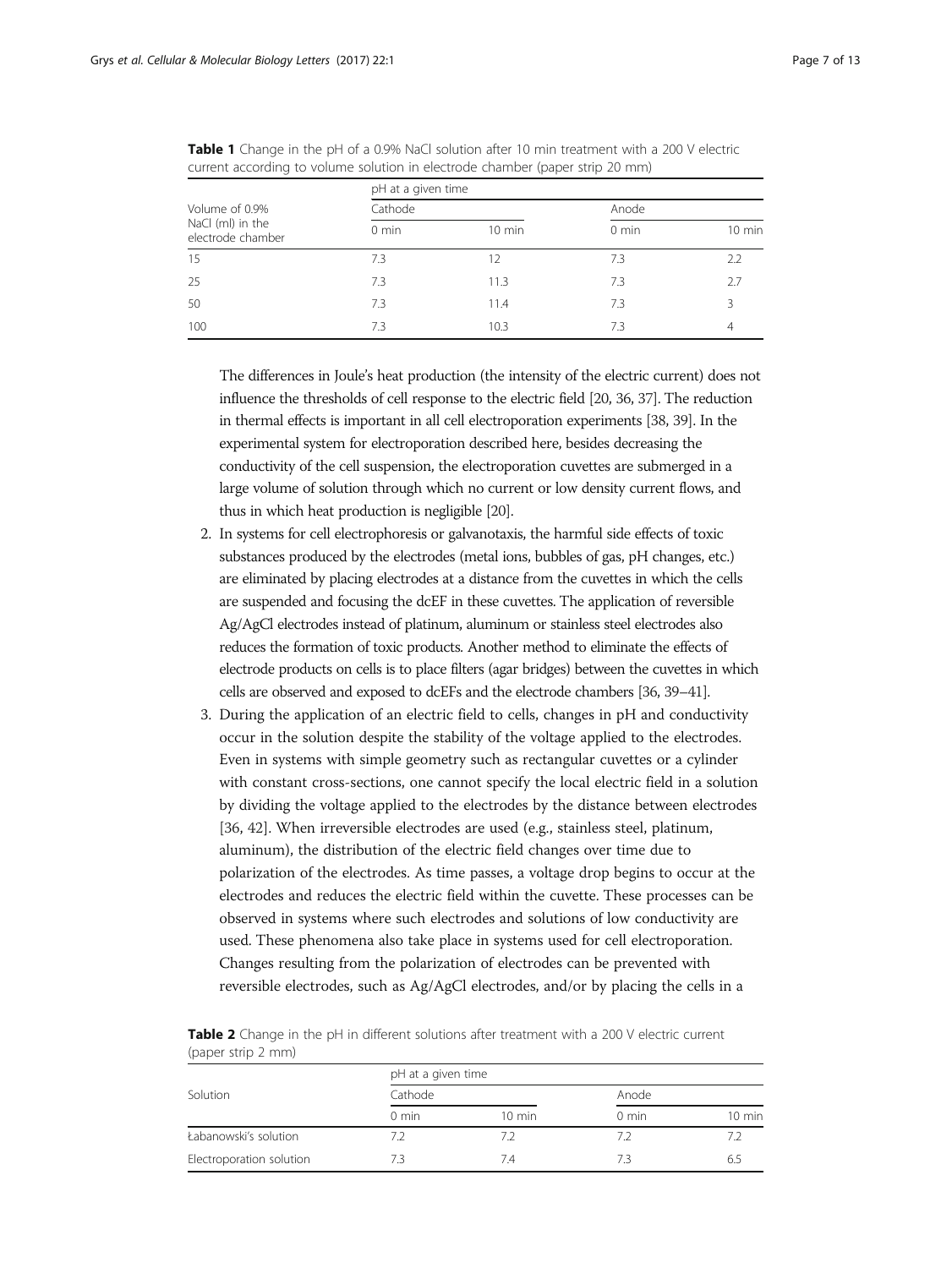| Łabanowski's solution             | Viability of AT2 cells (%) |
|-----------------------------------|----------------------------|
| Control                           | 98.8                       |
| Cathode solution                  | 98                         |
| Anode solution                    | 99                         |
| Cathode solution + anode solution | 97.9                       |

<span id="page-7-0"></span>Table 3 The viability of AT2 cells estimated using the EtBr/FDA test after one hour in Łabanowski's solution

locally focused dcEF at a considerable distance from the electrodes [[41\]](#page-12-0). Then the actual local electric field in the cuvette can be estimated using probe electrodes placed near the cuvette or by calculating the electric field from Ohm's law. The local electric field in a variable geometry cuvette depends on the current intensity and the cross-sectional area through which the current flows according to Ohm's law. When the current flowing through the system is constant  $(I = constant)$ , the local strength of the electric field (V/cm) depends on the cross-sectional area through which the current flows. The smaller the cross-sectional area, the greater the local electric field at constant voltage applied to electrodes and at constant current intensity (in mA). Both methods have been studied for electrophoresis and galvanotaxis and given consistent results [\[20](#page-11-0), [42\]](#page-12-0).

4. Only recently have the harmful effects of local pH changes in the solution between the electrodes been investigated. It was demonstrated that in microchips these effects reduce cell survival in the vicinity of electrodes.

Łabanowski's solution: cathode (pH = 7.2) – 15% sacharose, 3.3 mM Hepes, 6.7 mM TEA, 17.1 mM NaCl; anode (pH = 7.2) – 7% sacharose, 10 mM Hepes, 17.1 mM NaCl. Electroporation solution (pH = 7.3) – 9.5% sacharose + PBS without  $Ca^{2+}$  and  $Mg^{2+}$  in a 19:1 ratio.

There were attempts to minimize these local pH changes in the solution by increasing the concentration of buffer (i.e., the buffering capacity of the buffer solution) and determining the effect of pH on cell viability [\[25](#page-11-0), [32](#page-11-0), [33\]](#page-11-0). The pH changes in the solution under the influence of an electric current and the electrodes were tested previously

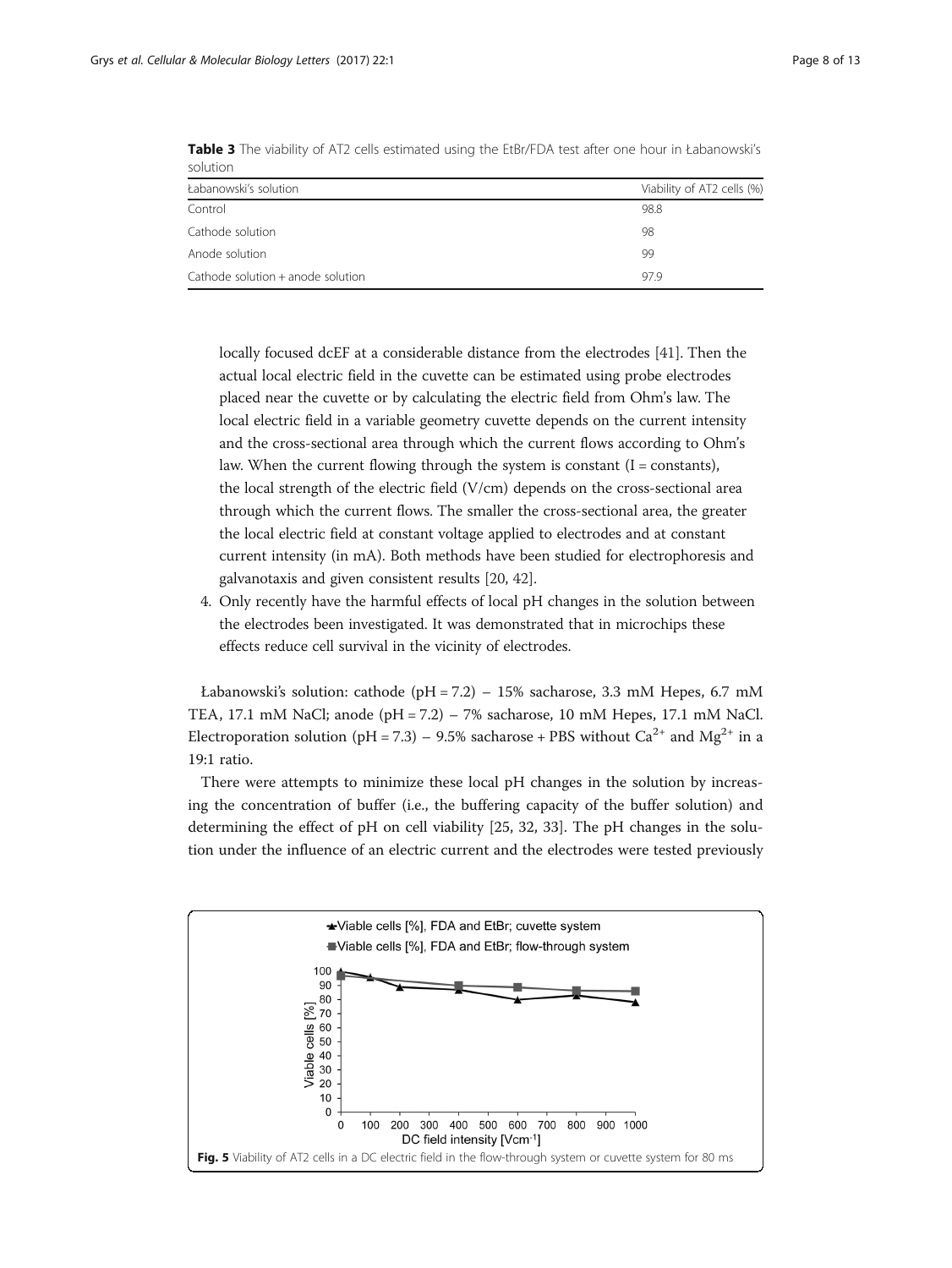<span id="page-8-0"></span>

in relation to electrophoresis and galvanotaxis. Increasing the concentration of the buffer and the size of the electrodes and the electrolyte concentration in the solution all reduce and slow changes in the pH of the solution in the vicinity of the electrodes, but do not eliminate them.

This problem was considered in detail in Łabanowski's 1979 doctoral dissertation on cell electrophoresis [\[43\]](#page-12-0). He showed that the pH change mainly occurs due to differences in the electric charge transferring numbers of ions in various buffers and that it is not possible to eliminate changes in pH at the cathode and anode using a single buffer solution. Consequently, he developed appropriately selected buffers for the anodic and cathodic chambers to stabilize the pH near the electrodes for a few hours despite the ongoing flow of current through the solution.

To illustrate this, we ran appropriate experiments in the system in horizontal electrophoresis. The Sigma electrophoresis apparatus was used in our experiments. Our results (Tables [1](#page-6-0) and [2](#page-6-0), Fig. [4\)](#page-5-0) confirmed Łabanowski's conclusion. As observed later in experiments on cell galvanotaxis, these buffers provide stability of pH even when an electric current is applied for several hours. Moreover, the cells in the electrode buffers suggested by Łabanowski for anode and cathode solutions ensured cell survival for several hours (Table [3\)](#page-7-0).

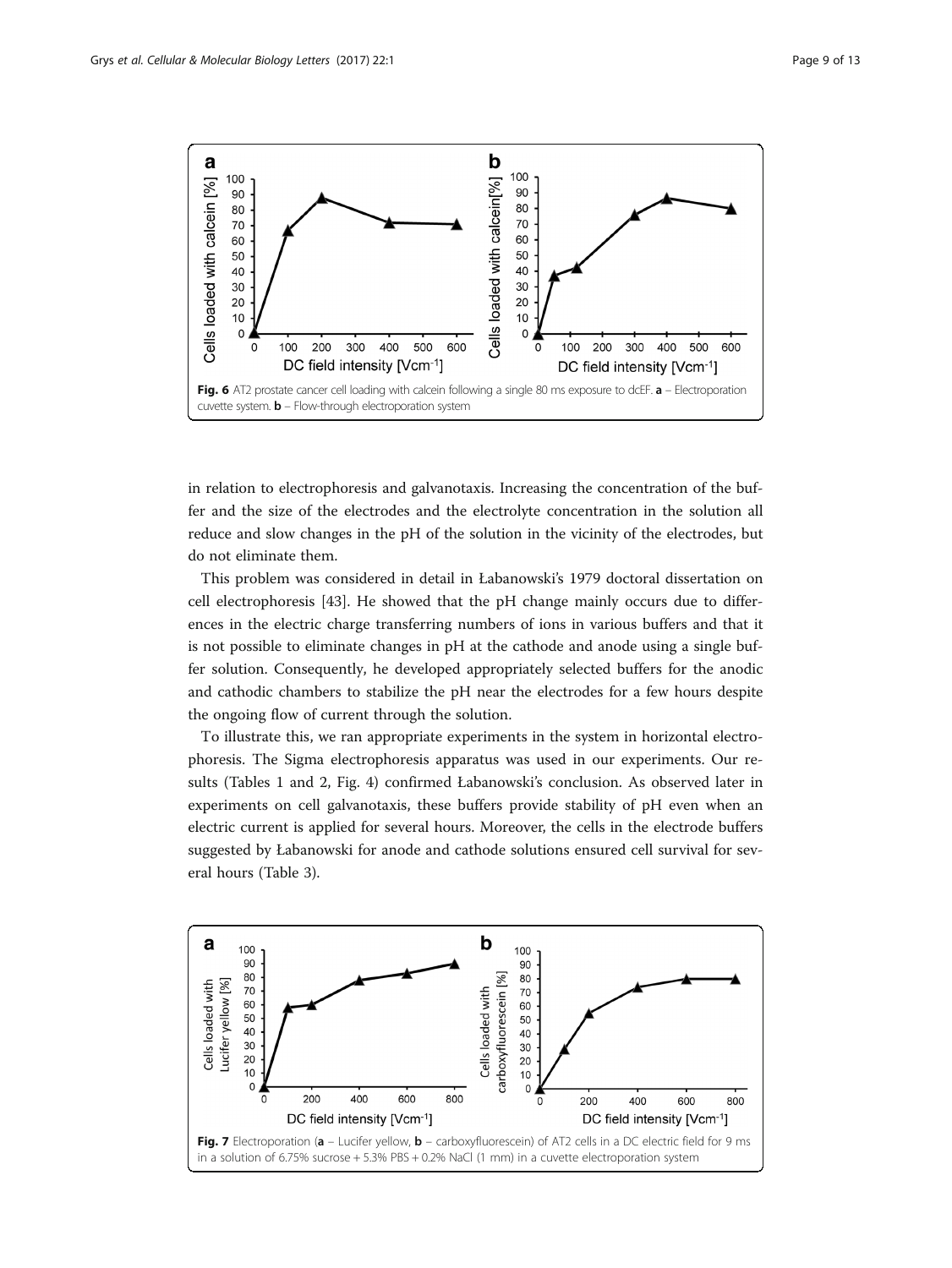

## Experimental verification of considerations for avoiding electroporation side effects

In the first series of experiments, we examined the survival of cells suspended in disposable electroporation cuvettes, placed in locally focused electric fields, and treated with dcEF pulses of amplitude up to 1000 V cm with a pulse duration of 80 ms. These conditions provide effective electroporation of most eukaryotic cells with a diameter greater than 5 μm, shown with the method of cell suspension flow through a focused electric field in (Fig. [5](#page-7-0)). More than 90% of the electroporated cells survived such dcEF pulses in both systems thanks to the elimination of side effects related to the electrodes.

In subsequent experiments, we compared the loading of AT2 cells with calcein via the application of 80 ms pulses of a dcEF varying in intensity in the flow through field and in the disposable cuvettes placed in a focused electric field (Fig. [6](#page-8-0)). In both cases, a pulse intensity of less than 500 V/cm caused the loading of more than 80% of cells.

Similar results were obtained by loading AT2 cells with Lucifer yellow or carboxyfluorescein in the cuvette electroporation system (Fig. [7](#page-8-0)).

Using the disposable cuvette system, we also confirmed the sensitization of cells to a dcEF by procaine [\[23\]](#page-11-0) by observing the loading of AT2 cells with calcein and using a square pulse generator, applying 50 ms single rectangular pulses (Fig. 8). In this case, more than 90% of cells were effectively electroporated and loaded with calcein.

## Conclusions

Direct contact of the electrodes with a small volume of liquid in which the cells are placed is harmful to cells, which are killed not only by the electric field acting on them but also indirectly, due to other side effects. Our results suggest that experiments concerning electroporation and electrofusion of cells should not be conducted in isolation from other research on the effects of electric current and electric fields on cells, in phenomena such as galvanotaxis or cell electrophoresis.

In research on cell electrophoresis and cell galvanotaxis, methods were developed for reducing harmful side effects, such as changes in the pH and heterogeneity of the electric field near the electrodes, changes in the field intensity between the electrodes, toxic electrode products and gas bubbles. As shown in this study, using previously developed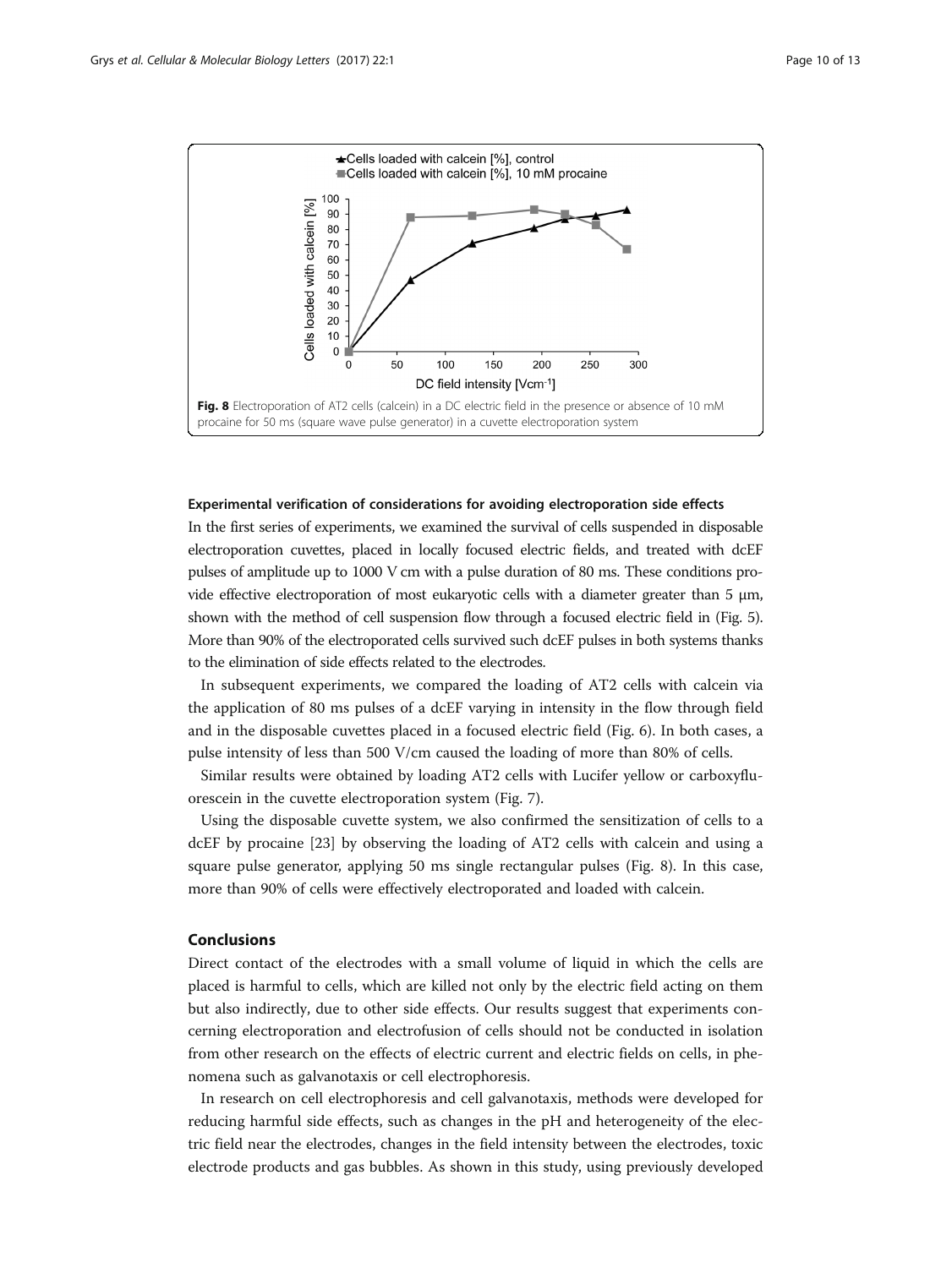<span id="page-10-0"></span>methods for avoiding the side effects of electric current pulse application to cells also improves the viability of electroporated cells.

Cell death due to the side effects of electric current pulses acting on cells can be avoided during electroporation. It is possible to exclude effects related to nonphysiological pH, toxic electrode products and non-uniformity of dcEF intensity fields acting on the cells by:

- 1. Placing the cells at a considerable distance from the electrodes and avoiding direct contact of the cell suspensions with electrodes
- 2. Separating liquids containing cells from electrodes with dialysis membranes or agar bridges
- 3. Using reversible electrodes, preferably Ag/AgCl electrodes
- 4. Preventing heating of cell suspensions by placing electroporation cuvettes in a water jacket and decreasing the medium conductivity and Joule's heat production by the electric current

Under these conditions, the yield of effective reversible electroporation of cells exceeds 80%. The side effects of applying electric fields to cells should be decreased or eliminated, particularly in experiments in which individual cells are investigated.

#### Abbreviations

dcEF: Direct current electric field; EtBr: Ethidium bromide; FBS: Fetal bovine serum; FDA: Fluorescein diacetate; IRE: Irreversible electroporation; PBS: Phosphate-buffered saline; RE: Reversible electroporation

#### Acknowledgements

We are grateful to the Department of Cell Biochemistry (Jagiellonian University, Kraków, Poland) for providing access to the Gene Pulser II electroporator used in our experiments.

## Funding

This study was supported by a grant from the National Science Centre 2012/07/B/NZ3/02909, Poland. The Faculty of Biochemistry, Biophysics and Biotechnology of the Jagiellonian University is a partner of the Leading National Research Center (KNOW) supported by the Ministry of Science and Higher Education.

#### Availability of data and material

All data generated or analyzed during this study are included in this published article.

#### Authors' contributions

WK made substantial contributions to the concept and design of experiments, analyzed and interpreted the data, and was involved in drafting the manuscript and revising it critically. MG made substantial contributions to the design of experiments, performed experiments, collected and analyzed the data and was involved in revising the manuscript critically. ZM made substantial contributions to general concept and interpretation of the data. All authors read and approved the final manuscript.

## Competing interests

The authors declare that they have no competing interests.

#### Consent for publication

Not applicable.

#### Ethics approval and consent to participate Not applicable.

Received: 8 October 2016 Accepted: 7 December 2016 Published online: 13 January 2017

#### References

- 1. Teissié J, Eynard N, Vernhes M, Bénichou A, Ganeva V, Galutzov B, Cabanes P. Recent biotechnological developments of electropulsation. A prospective review. Bioelectrochemistry. 2002;55:107–12.
- 2. Gehl J. Electroporation: theory and methods, perspectives for drug delivery, gene therapy and research. Acta Physiol Scand. 2003;177:437–47.
- 3. Favard C, Dean D, Rols M. Electrotransfer as a non viral method of gene delivery. Curr Gene Ther. 2007;7:67–77.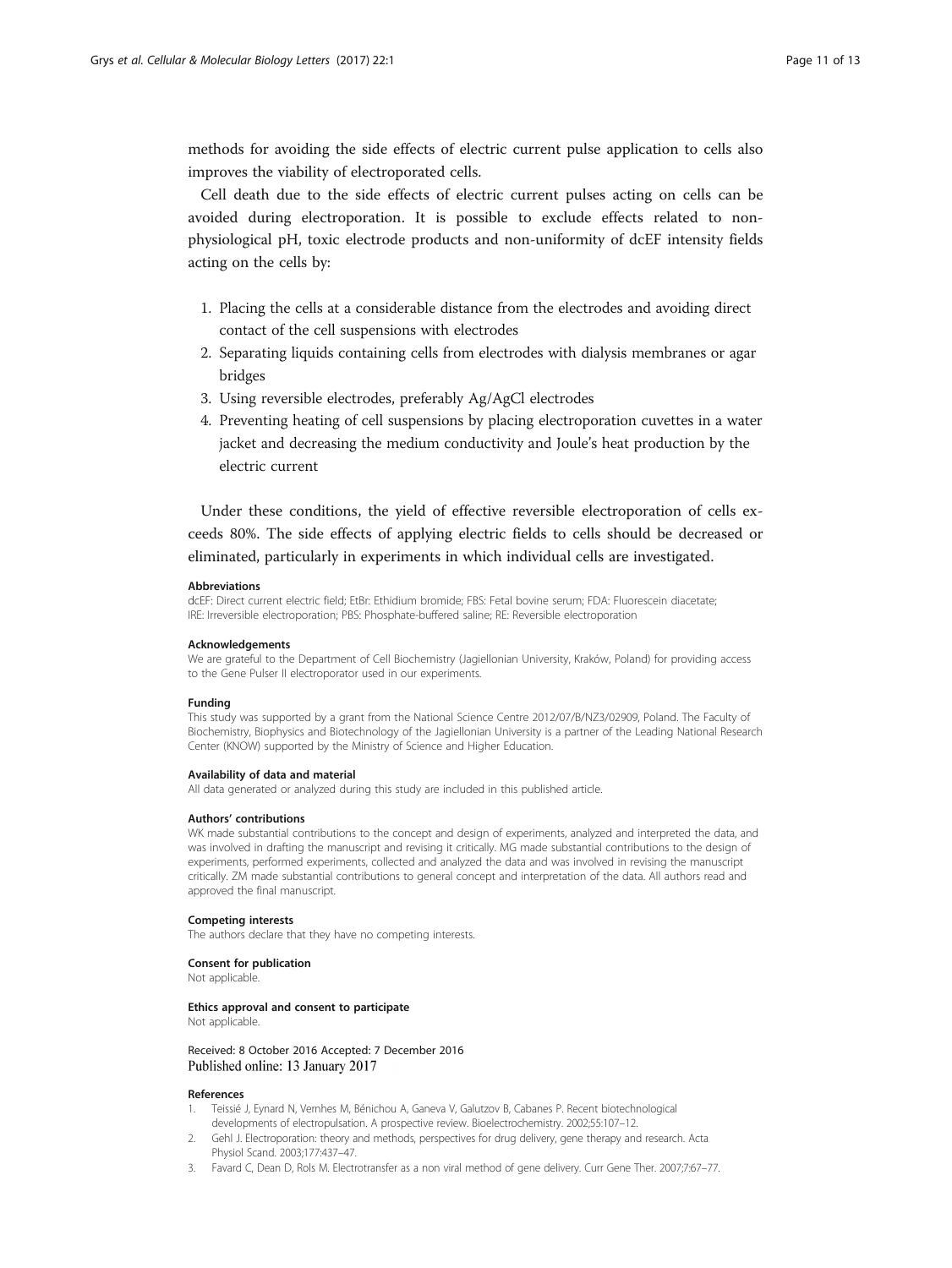- <span id="page-11-0"></span>4. Ferraro B, Cruz Y, Coppola D, Heller R. Intradermal delivery of plasmid VEGF165 by electroporation promotes wound healing. Mol Ther. 2009;17:651–7.
- 5. Neumann E, Schaeffer-Ridder M, Wang Y, Hofschneider PH. Gene transfer into mouse lymphoma cells by electroporation in high electric fields. EMBO J. 1982;1:841–5.
- 6. Bodles-Brakhop A, Heller R, Draghia-Akli R. Electroporation for the delivery of DNA-based vaccines and immunotherapeutics: current clinical developments. Mol Ther. 2009;17:585–92.
- 7. Pakhomova O, Gregory B, Pakhomov A. Facilitation of electroporative drug uptake and cell killing by electrosensitization. J Cell Mol Med. 2013;17:154–9.
- 8. Miller L, Leor J, Rubinsky B. Cancer cells ablation with irreversible electroporation. Technol Cancer Res Treat. 2005;4:699–705.
- 9. Nuccitelli R, Pliquett U, Chen X, Ford W, James Swanson R, Beebe S, Kolb J, Schoenbach K. Nanosecond pulsed electric fields cause melanomas to self-destruct. Biochem Biophys Res Commun. 2006;343:351–60.
- 10. Nuccitelli R, Chen X, Pakhomov A, Baldwin W, Sheikh S, Pomicter J, Ren W, Osgood C, Swanson R, Kolb J, Beebe S, Schoenbach K. A new pulsed electric field therapy for melanoma disrupts the tumor's blood supply and causes complete remission without recurrence. Int J Cancer. 2009;125:438–45.
- 11. Nuccitelli R, Tran K, Sheikh S, Athos B, Kreis M, Nuccitelli P. Optimized nanosecond pulsed electric field therapy can cause murine malignant melanomas to self-destruct with a single treatment. Int J Cancer. 2010;127:1727–36.
- 12. Nuccitelli R, Berridge J, Mallon Z, Kreis M, Athos B, Nuccitelli P. Nanoelectroablation of murine tumors triggers a CD8-dependent inhibition of secondary tumor growth. Plos One. 2015;10.
- 13. Li S. Electroporation protocols. Preclinical and clinical gene medicine. Totowa: Humana Press; 2008.
- 14. Ueki T, Uemura H, Nagashima Y, Ohta S, Ishiguro H, Kubota Y. Antitumor effect of electrochemotherapy with bleomycin on human prostate cancer xenograft. BJU International. 2008. p. 1467–71.
- 15. Rubinsky J, Onik G, Mikus P, Rubinsky B. Optimal parameters for the destruction of prostate cancer using irreversible electroporation. J Urol. 2008;180:2668–74.
- 16. Gehl J. Electroporation for drug and gene delivery in the clinic: doctors go electric. Methods Mol Biol. 2008;423:351–9.
- 17. Huang Y, Rubinsky B. Flow-through micro-electroporation chip for high efficiency single-cell genetic manipulation. Sens Actuators, A. 2003;104:205–12.
- 18. Geng T, Zhan Y, Wang H, Witting S, Cornetta K, Lu C. Flow-through electroporation based on constant voltage for large-volume transfection of cells. J Control Release. 2010;144:91–100.
- 19. Geng T, Zhan Y, Lu C. Gene delivery by microfluidic flow-through electroporation based on constant DC and AC field, Annual International conference of the IEEE EMBS. 2012. p. 2579–82.
- 20. Korohoda W, Grys M, Madeja Z. Reversible and irreversible electroporation of cell suspensions flowing through a localized DC electric field. Cell Mol Biol Lett. 2013;18:102–19.
- 21. Grys M, Madeja Z, Korohoda W. Decreasing the thresholds for electroporation by sensitizing cells with local cationic anesthetics and substances that decrease the surface negative electric charge. Cell Mol Biol Lett. 2014;19: 65–76.
- 22. Fox M, Esveld D, Valero A, Luttge R, Mastwijk H, Bartels P, van den Berg A, Boom R. Electroporation of cells in microfluidic devices: a review. Anal Bioanal Chem. 2006;385:474–85.
- 23. Kim J, Hwang I, Britain D, Chung T, Sun Y, Kim D. Microfluidic approaches for gene delivery and gene therapy. Lab Chip. 2011;11:3941–8.
- 24. Ziv R, Steinhardt Y, Pelled G, Gazit D, Rubinsky B. Micro-electroporation of mesenchymal stem cells with alternating electrical current pulses. Biomed Microdevices. 2008;11:95–101.
- 25. Wu M, Zhao D, Wei Z, Zhong W, Yan H, Wang X, Liang Z, Li Z. Method for electric parametric characterization and optimization of electroporation on a chip. Anal Chem. 2013;85:4483–91.
- 26. Wang S, Lee L. Micro-/nanofluidics based cell electroporation. Biomicrofluidics. 2013;7:011301.
- 27. Krzysiek-Mączka G, Korohoda W. Surface anisotropy orients cell divisions in contact guided cells. Folia Biol. 2008;56:13–9.
- 28. Szydłowska H, Zaporowska E, Kuszlik-Jochym K, Korohoda W, Branny J. Membranolytic activity of detergents as studied with cell viability tests. Folia Histochem Ceytochem. 1977;16:69–78.
- 29. Kemp RB, Meredith RW, Gamble S, Frost M. A rapid cell culture technique for assessing the toxicity of detergentbased products in vitro as a possible screen for eye irritancy in vivo. Cytobios. 1982;36:153–9.
- 30. Zaporowska-Siwiak E, Michalik M, Kajstura J, Korohoda W. Density-dependent survival of Ehrlich ascites tumour cells in the presence of various substrates for energy metabolism. J Cell Sci. 1985;77:75–85.
- 31. Yumura S, Matsuzaki R, Kitanishi-Yumura T. Introduction of macromolecules into living Dictyostelium cells by electroporation. Cell Struct Funct. 1995;20:185–90.
- 32. Li Y, Wu M, Zhao D, Wei Z, Zhong W, Wang X, Liang Z, Li Z. Electroporation on microchips: the harmful effects of pH changes and scaling down. Sci Rep. 2015;5:17817.
- 33. Rubinsky L, Guenther E, Mikus P, Stehling M, Rubinsky B. Electrolytic effects during tissue ablation by electroporation. Technol Cancer Res Treat. 2015;15:95–103.
- 34. Kolin A. Kinematic stabilization of continuous-flow electrophoresis against thermal convection. Proc Natl Acad Sci. 1964;51:1110–7.
- 35. Bangham A, Heard D, Flemans R, Seaman G. An apparatus for microelectrophoresis of small particles. Nature. 1958;182:642–4.
- 36. Korohoda W, Kurowska A. Quantitative estimations of the thresholds of electrotactic responses in Amoeba proteus. Acta Protozool. 1970;7:375–82.
- 37. Pucihar G, Kotnik T, Kandušer M, Miklavčič D. The influence of medium conductivity on electropermeabilization and survival of cells in vitro. Bioelectrochemistry. 2001;54:107–15.
- 38. Davalos RV, Rubinsky B. Temperature considerations during irreversible electroporation. Int J Heat Mass Transfer. 2008;51:5617–22.
- 39. Shafiee H, Garcia P, Davalos R. A preliminary study to delineate irreversible electroporation from thermal damage using the Arrhenius equation. J Biomech Eng. 2009;131:074509.